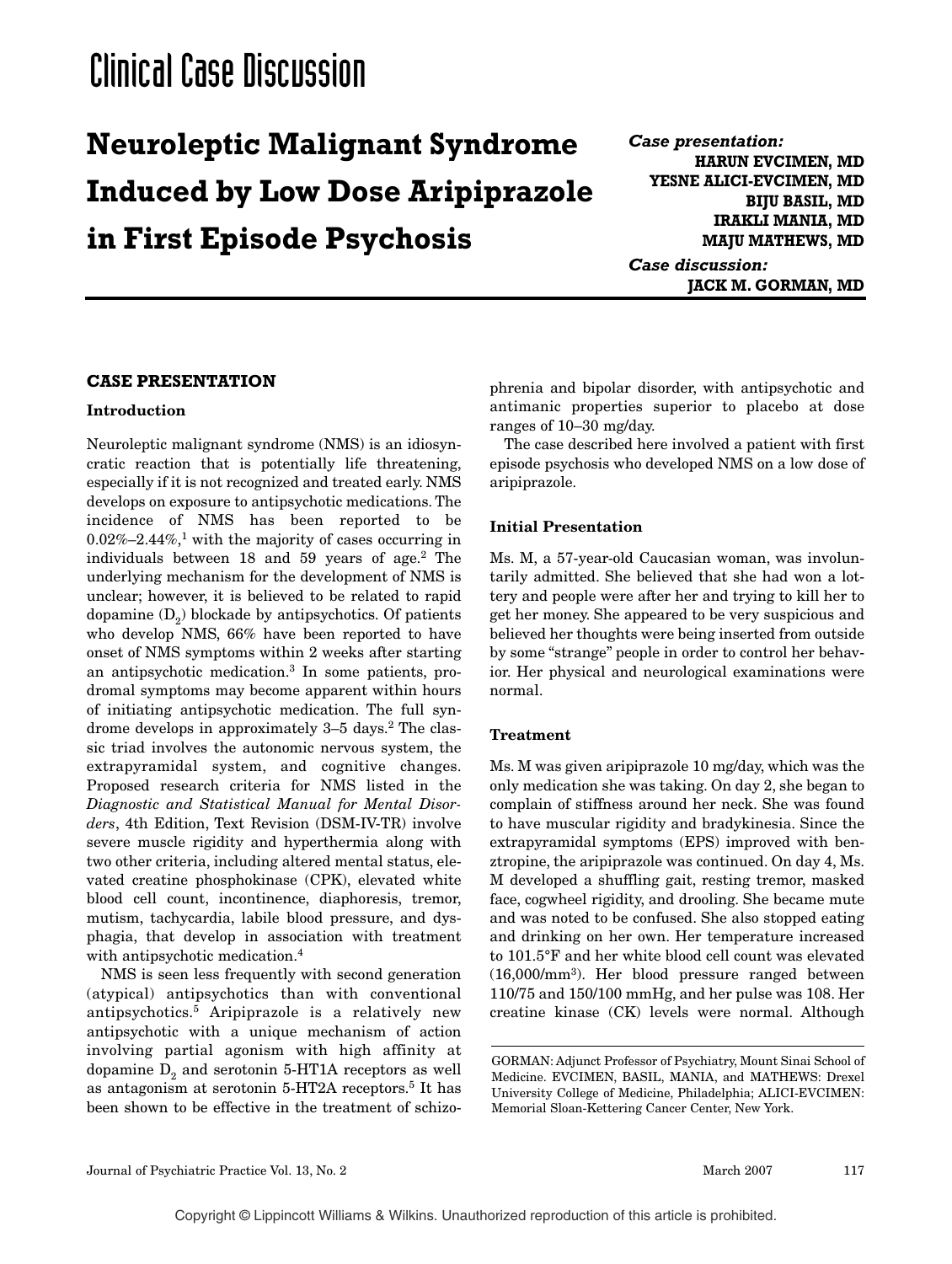### Clinical Case Discussion

some improvement was observed when she was treated with 2 mg of lorazepam, she continued to be catatonic and was transferred to a medical unit. No other etiology was found to explain the findings. To rule out an organic cause for late onset psychosis, a magnetic resonance imaging (MRI) scan of the brain was obtained which was within normal limits. The patient did not have any history of substance abuse, and a urine toxicology screen was negative.

Within 10 days of admission to the medical unit, patient made an uneventful recovery in motor function and self-care after the aripiprazole was discontinued and the lorazepam was increased to 3 mg/day. Unfortunately, a residual state of confusion and slight drooling persisted for several weeks.

#### **Discussion**

NMS is unlikely to develop in patients taking aripiprazole because this agent acts as a functional dopamine agonist in hypodopaminergic states. The *Physicians' Desk Reference* mentions two "possible" cases of NMS induced by aripiprazole documented in a premarketing clinical database.7 Our case differs from other cases of NMS with aripiprazole reported in the literature, $8-10$  in that the patient developed NMS as described in the DSM-IV-TR at low doses of aripiprazole in first episode psychosis. We found only one recently published report of NMS occurring with aripiprazole in an antipsychotic naïve patient.11 It is believed that lower doses of antipsychotic medication decrease the incidence of NMS. However, this question is controversial given the absence of controlled data comparing the incidence of NMS and dosing strategies. Although it is well known that second generation antipsychotics produce lower rates of EPS relative to conventional antipsychotics, it has been proposed that inadequate control of EPS is a risk factor for NMS.12 In conclusion, our case report suggests that clinicians should be aware of the risk of NMS even with low doses of second generation antipsychotics and should carefully monitor patients especially when EPS develop.

### **COMMENTARY by Jack M. Gorman, MD**

Although the incidence of NMS has decreased since the introduction of the second generation antipsychotics, Evcimen and colleagues present us with another reminder that these newer agents can still cause NMS. Even clozapine, with its relatively low affinity for the  $D_2$  receptor compared with other antipsychotic drugs,

has been reported to cause NMS.<sup>13,14</sup> The report here of a case of NMS clearly related to aripiprazole is particularly interesting in view of the drug's unusual mechanism of action. Aripiprazole is a partial  $D<sub>2</sub>$  receptor agonist, which supposedly only becomes an antagonist when dopamine levels in the striatum become excessive. Nevertheless, even though only a relatively low dose was involved, there can be no question that aripiprazole was the culprit in this patient.

Another somewhat unusual feature of the case described here is a first onset of schizophrenia in a woman of this age (57). Although late onset schizophrenia has certainly been reported, it is fairly rare. This raises the question not only of diagnosis but also of whether some peculiar physiology of this particular patient made her more sensitive to aripiprazole and/or more vulnerable to NMS. Unfortunately, given our relatively poor understanding of most aspects of antipsychotic drug actions in the brain and our only partial understanding of what precisely causes NMS, this idea must remain purely speculative.

In terms of diagnosis, it is worth noting that the patient's CPK was not elevated. Although this is the sign of NMS that most clinicians seem to remember, it is not always found in NMS. Furthermore, because intramuscular injections also increase CPK levels, in many patients it is never clear if elevated CPK is actually related to NMS. Although in the past I have pointed out that physicians order expensive MRI tests too frequently, in this case the appearance of neurological signs in a woman with new onset psychosis at 57 years of age certainly mandates an MRI scan. Fortunately, no intracranial lesions such as a hemorrhage or mass were seen. Finally, although this patient was febrile, that is not always the case with NMS. I remember a patient with NMS who, because he was also on steroids for a collagen-vascular disease concomitant with psychosis, was not able to mount a febrile response.

Catatonia is sometimes mistaken for NMS. Patients with NMS are often so rigid that they appear catatonic. In patients with a relatively short exposure to antipsychotic drugs who appear to be catatonic, an evaluation for NMS is always recommended.

The treatment of NMS includes stopping the offending antipsychotic drug, stopping anticholinergic drugs, judicious use of benzodiazepines, cooling the patient down, and providing respiratory and cardiac support, usually in an ICU. Because it bears some similarity to the serotonin syndrome and malignant hyperthermia, some clinicians also recommend dantrolene as a treatment for NMS. However, there is no firm evidence that